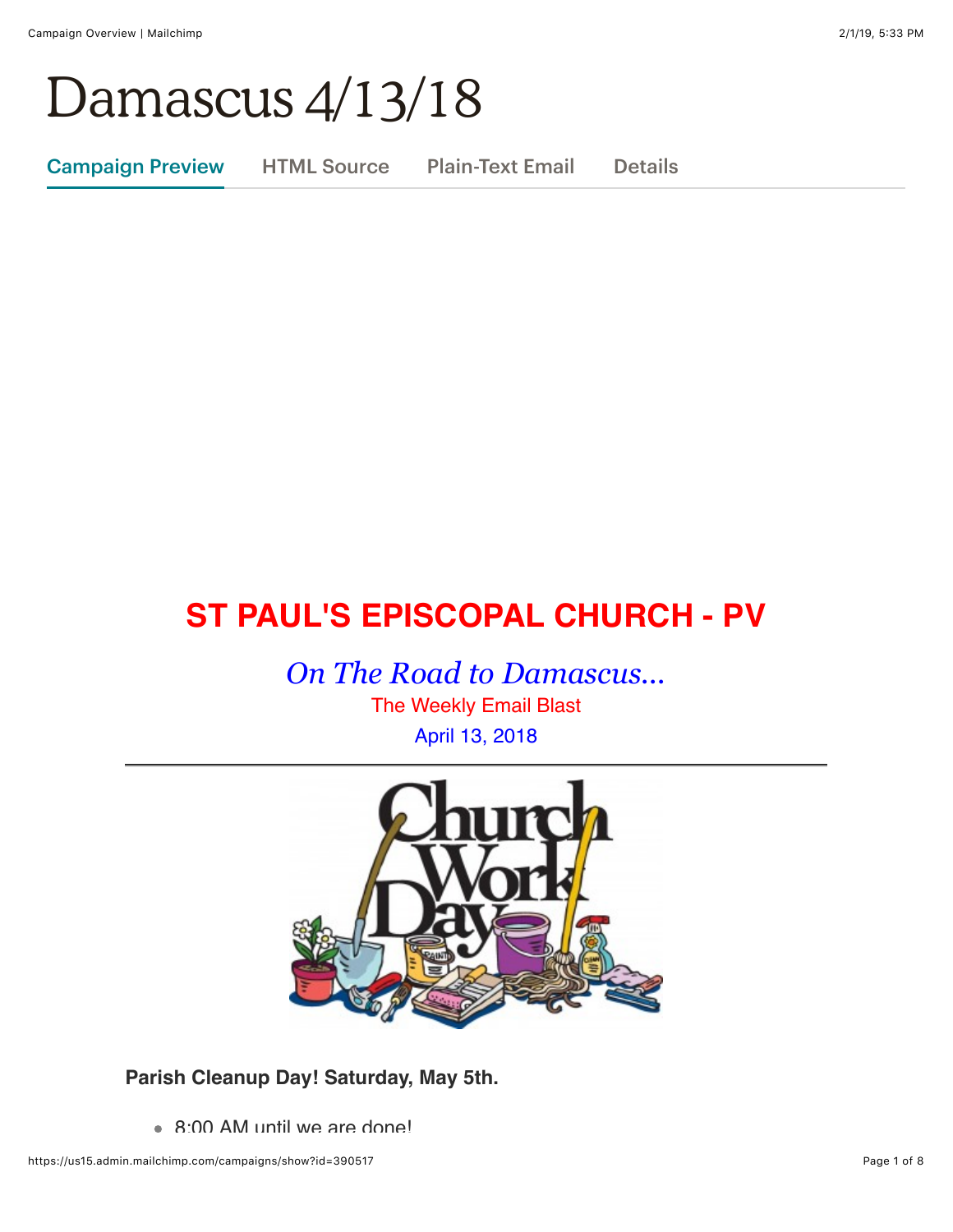$8:0.000$  and  $8:0.0000$  are done.

• Many Hands & Hearts = Happier Work!

Please bring yourselves, invite the neighbors, and, to those who are able, please bring wheelbarrows and/or any other useful tools for our time together. Thank you for helping on this day, and, as always, many thanks to those who work throughout the the year to make these buildings and grounds more and more beautiful and accessible for all people who come to these sacred spaces. *Thanks be to God for all of you!*



#### **Irish Dinner & Palm Crosses fundraising results:**

- Irish Dinner & Auction: \$2318.00
- Palm Crosses: \$471.00

## **\*\* Thank You One & All \*\***

For your incredible work & for your generous hearts!



**For those celebrating birthdays & anniversaries:**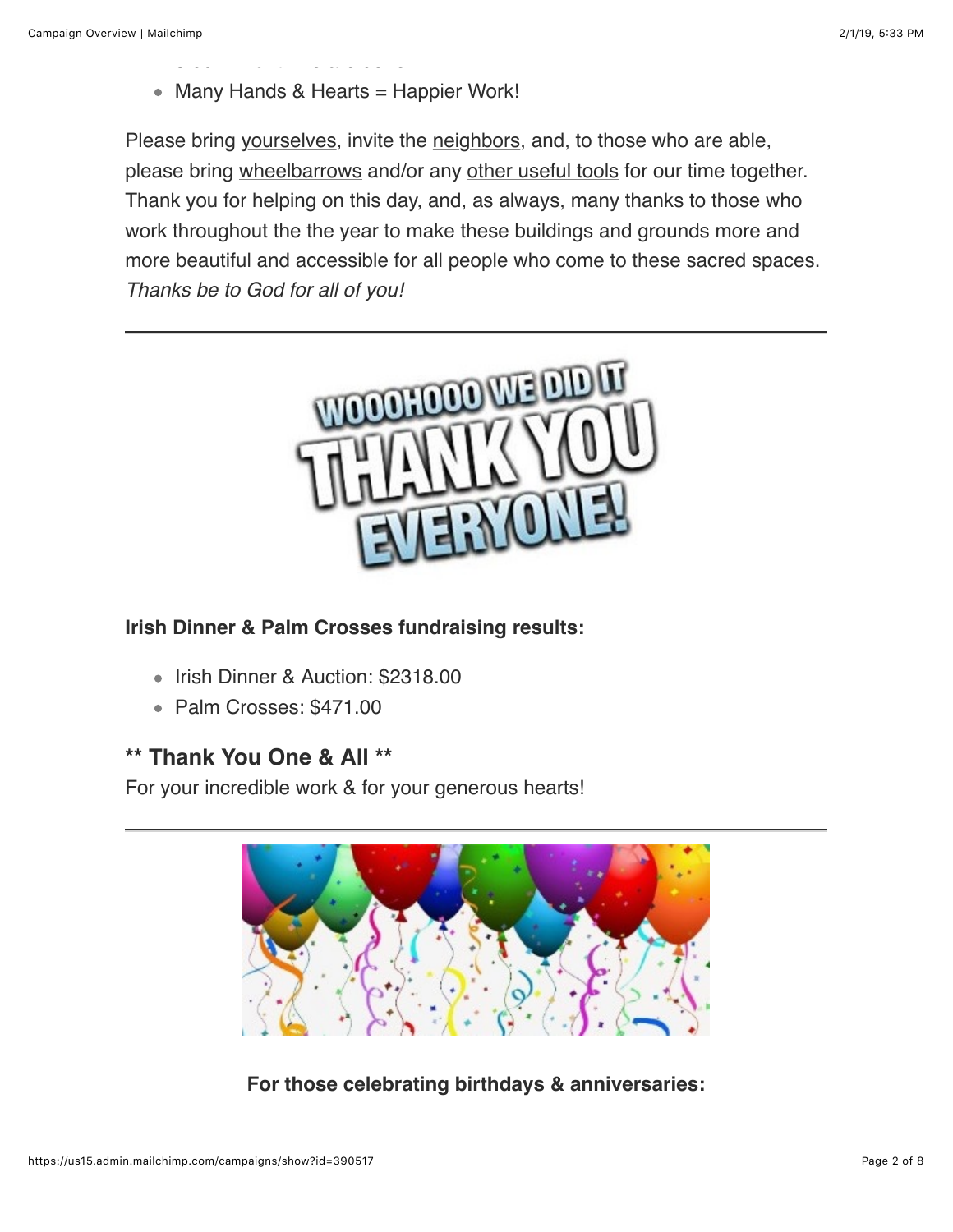John Baluzy Scott Lowe Laura Towers Morgan Blatz Corey Hixson Connor Blatz Nancy Lutz Jennifer Kirchner Karen Caferra



#### **Mother Megan is away on spiritual retreat**

...this Friday, Saturday, & Sunday.

( She returns Sunday night, April 15th)

\* While she is away for this one Sunday, April 15th, the Rev. Michael Shafer will be here for the 8:00 AM & 10:00 AM services of the Holy Eucharist.

*Welcome back to one of your spiritual homes, Mike & Johanna!*

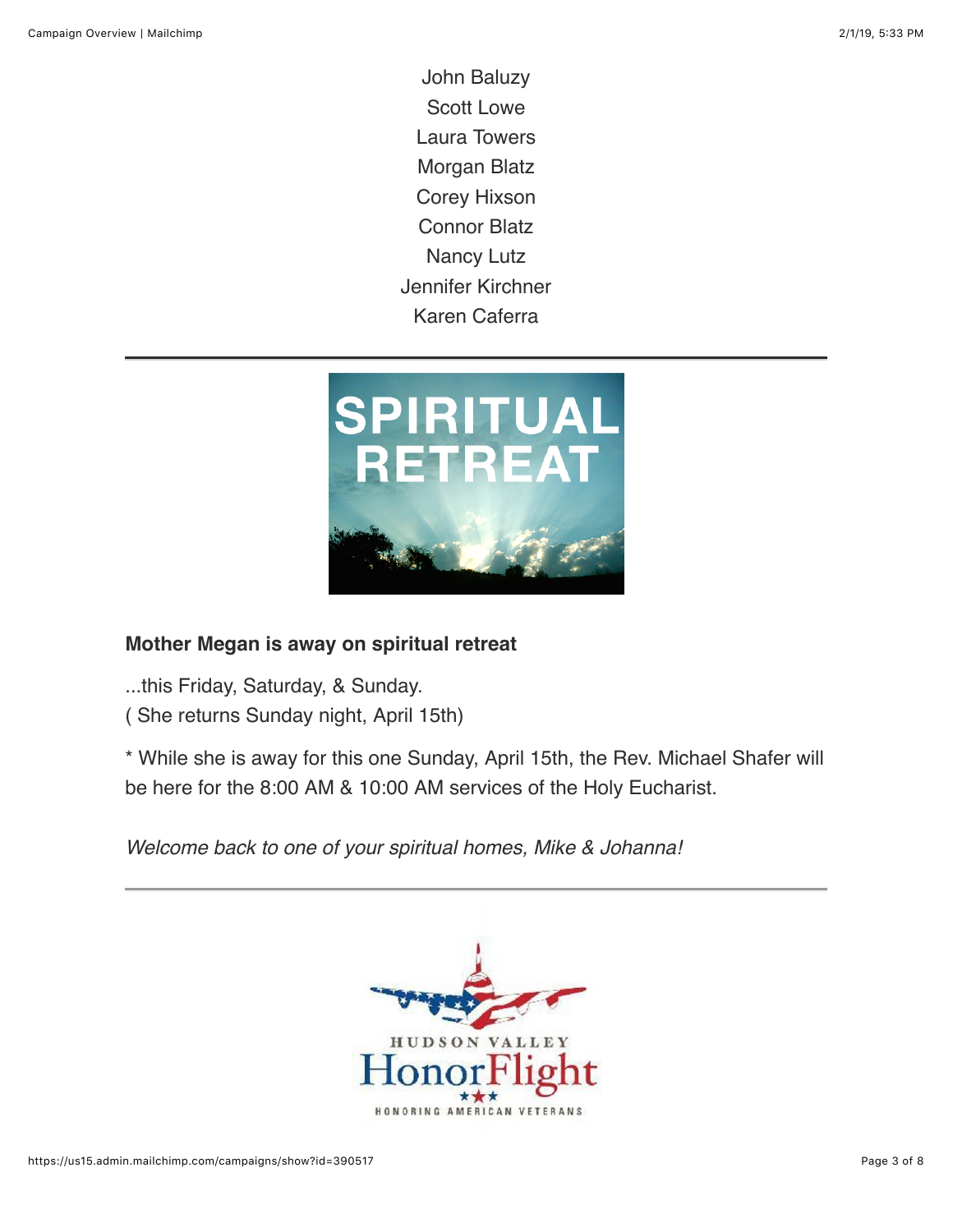# **Bill Kirchner is ready for takeoff**

Mission #19 with the Hudson Valley Honor Flight team this Saturday morning at o'dark-thirty out of Stewart Airfield. The Honor Flight honors our nation's veterans, and we can't wait to hear all about this special experience upon your return!

*Your St. Paul's family is grateful for you and we love you very much, Bill!*



Patricia Malin has been chosen as Female Senior Citizen of the Year by the Dutchess County Office for the Aging Advisory Board . **Way to go, Pat!**

*This church is blessed & honored to celebrate this with you, Pat!*



The next vestry meeting is on Monday, May 14th at 7pm.

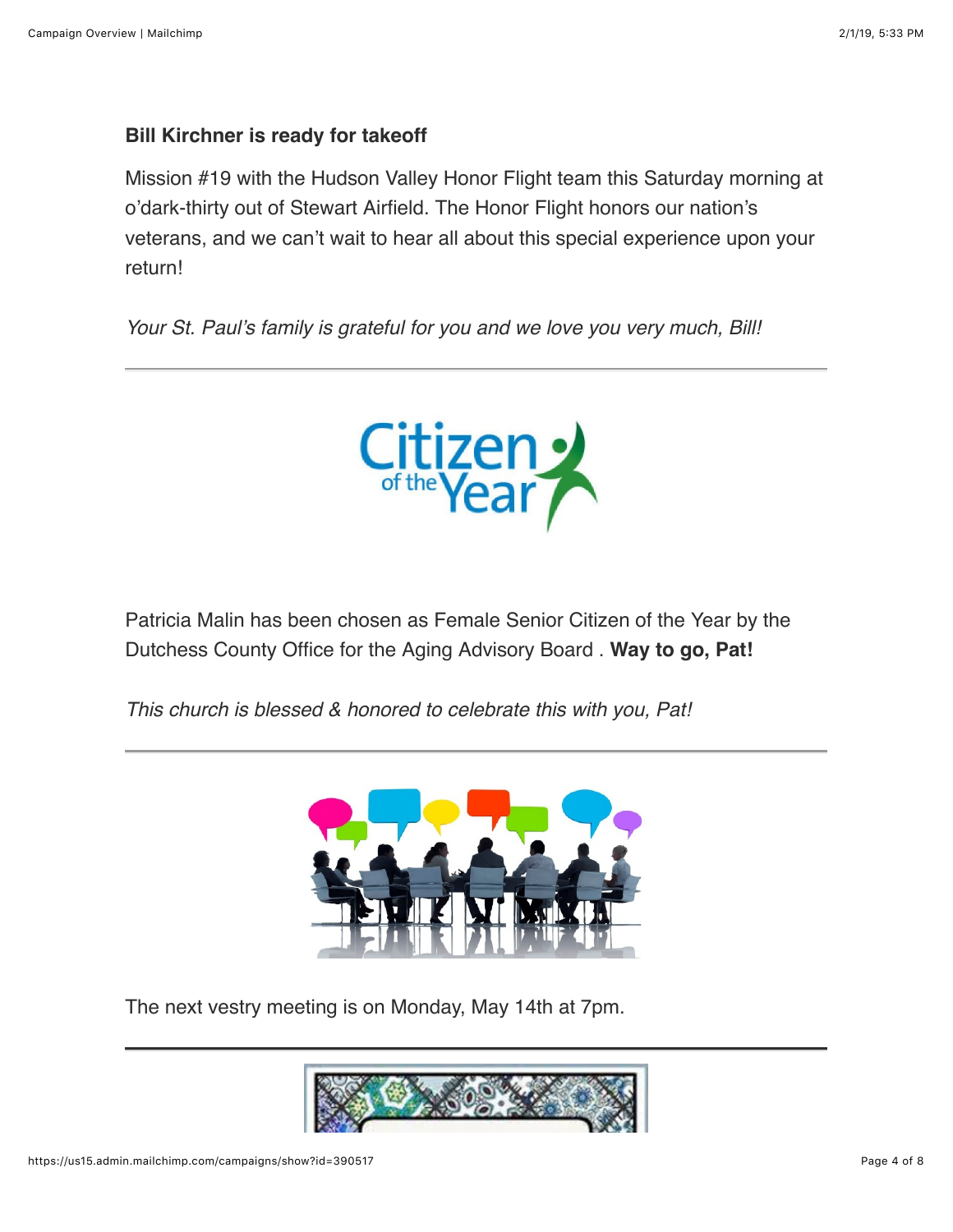

### **Quilting Retreat Day in our Parish Hall!**

- Saturday, April 28th , 8:00 AM 7:00 PM.
- St. Paul's will be providing prepared meals to the quilting/crafting participants.
- Please sign up on the Menu Posters in the Church or the Parish Hall to donate the prepared food for this wonderful new event.
- Please contact Barb Haight at  $barahaiight@gmail.com$  with any questions on providing meals and for registration info.



#### **Mother's Day Event!**

- Saturday, May 12th , 9:00 AM 4:00 PM \* Plant/Bake Sale
- Hanging Baskets & Annuals \* Thrift Shop Open
- There will be \$1.00 gifts available made especially for children to buy to give to their special people .
- Please contact Kimberly Marker for further information and to volunteer for the event at 914-475-9917 or [kmarker@hvc.rr.com.](mailto:kmarker@hvc.hvc.rr.com)

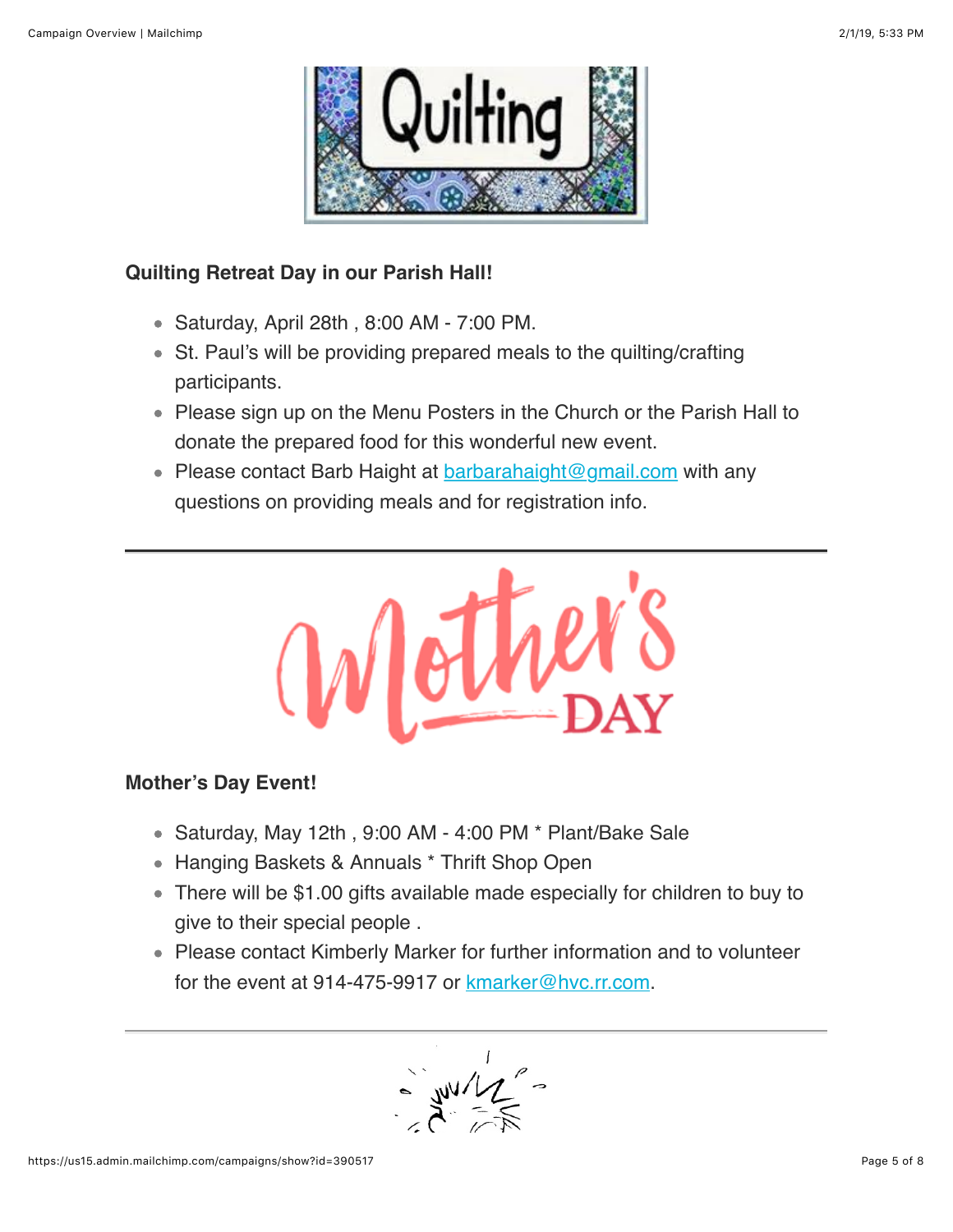

\*\*\* REMINDERS \*\*\* Adams Gift Cards: Year-Round Fundraising At 8:00 AM please see Debby, At 10:00 AM please see Sandy. Thank You!



#### **First Wednesday**:

**1:00 PM** HE-RT II w/prayers for healing **ADA Access**

#### **6:45 PM - Ecumenical Food Pantry**

PV United Methodist Church - **Volunteers Welcome!**

#### **2nd-5th Wednesdays:**

**Bible Study 1:00-2:30 PM** *-* Sepe Room, Parish Hall

# **Thursdays: Evening Prayer 6:00 PM** - Church

**Sundays: Adult Education 11:30 AM** - Sepe Room, Parish Hall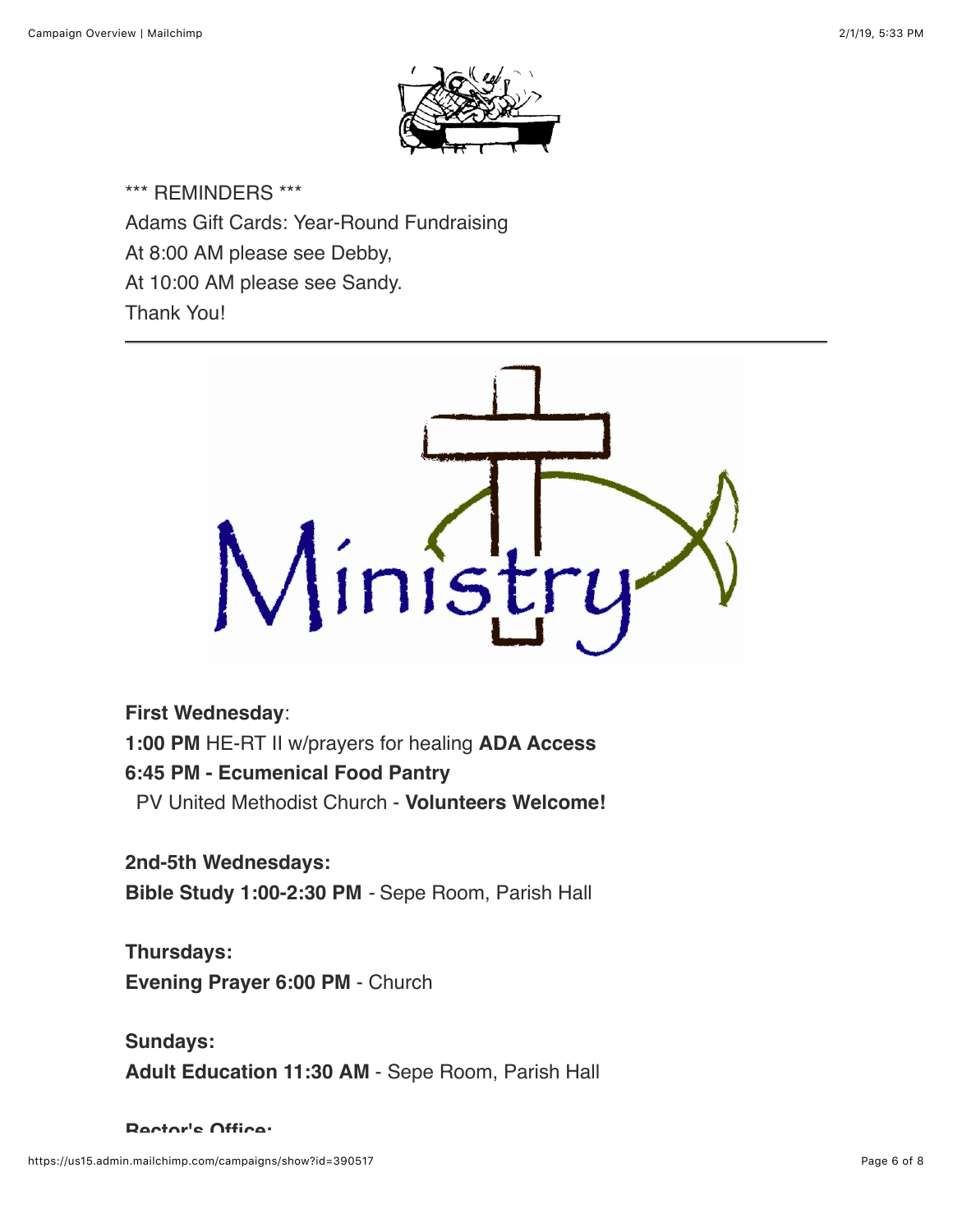#### **Rector's Office:**

# [mothersanders@gmail.com](mailto:mothersanders@gmail.com) cell: 917-751-9568

Office Hours: Mother Megan is available by appointment during the day on Monday/Tuesday/Wednesday/Saturday. Please contact her to set up a time to meet together.

Her Sabbath time is Thursday/Friday.

Stay connected through our Parish Website ([www.stpaulspv.org\)](http://www.stpaulspv.org/), our weekly email blasts (sign up at stpaulspy@gmail.com) and on Sundays with bulletin announcements.

Everyone is Always Invited to St. Paul's Episcopal Church!

#### **Pastoral Care:**

The Rev. Megan E. Sanders, Rector

#### **In case of pastoral emergency:**

Please call the Rector on her cell phone: 917-751-9568. Hearing you is important to me - please no text messages. You may contact one of the wardens: Roger Tumbarello: 845-635-1220 Nancy Adams: 845-635-1448 They are able to reach me and will relay your message.

*If you or someone you know wishes to receive a Pastoral Visit, please call/email Mother Megan.*

 *--God Bless You.*